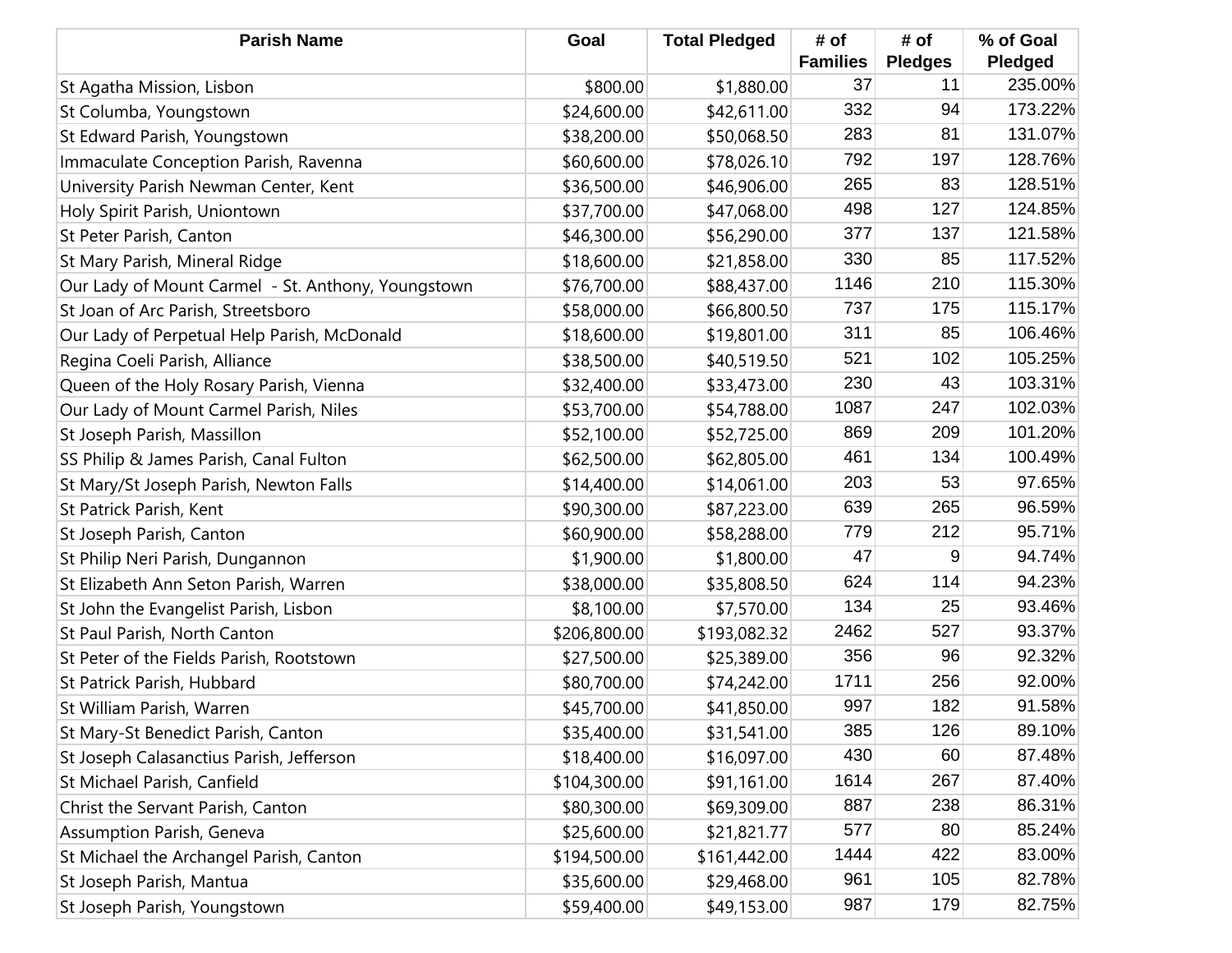| Our Lady of Sorrows Parish, Youngstown          | \$36,000.00  | \$29,737.00  | 603  | 143 | 82.60% |
|-------------------------------------------------|--------------|--------------|------|-----|--------|
| St Mary Parish, Massillon                       | \$95,100.00  | \$78,452.00  | 1441 | 271 | 82.49% |
| Our Lady of Lourdes Parish, Columbiana          | \$14,700.00  | \$11,731.00  | 174  | 57  | 79.80% |
| Sacred Heart of Mary Parish, Louisville         | \$16,200.00  | \$12,714.00  | 218  | 47  | 78.48% |
| St George Parish, Lisbon                        | \$7,500.00   | \$5,735.00   | 135  | 24  | 76.47% |
| Holy Trinity Parish, East Liverpool             | \$33,200.00  | \$25,235.00  | 393  | 115 | 76.01% |
| Corpus Christi Parish, Conneaut                 | \$30,900.00  | \$23,193.00  | 867  | 108 | 75.06% |
| St James Parish, Waynesburg                     | \$23,000.00  | \$17,113.00  | 226  | 70  | 74.40% |
| Our Lady of the Lakes Parish, North Jackson     | \$19,600.00  | \$14,530.00  | 321  | 67  | 74.13% |
| St Ann Parish, Sebring                          | \$18,100.00  | \$13,375.57  | 495  | 48  | 73.90% |
| St Anthony/All Saints Parish, Canton            | \$27,500.00  | \$20,308.00  | 681  | 92  | 73.85% |
| St Mary and St Joseph Parish, Warren            | \$53,600.00  | \$39,440.00  | 1447 | 184 | 73.58% |
| St Stephen Parish, Niles                        | \$28,000.00  | \$20,506.00  | 675  | 112 | 73.24% |
| St Mary Parish, Orwell                          | \$12,500.00  | \$9,050.00   | 332  | 44  | 72.40% |
| St Robert Bellarmine Parish, Cortland           | \$39,000.00  | \$28,072.50  | 920  | 159 | 71.98% |
| Little Flower Parish, Middlebranch              | \$77,400.00  | \$55,123.00  | 1138 | 183 | 71.22% |
| St Andrew Parish, Kingsville                    | \$10,200.00  | \$7,249.00   | 162  | 31  | 71.07% |
| Basilica of St John the Baptist, Canton         | \$43,300.00  | \$30,625.00  | 418  | 109 | 70.73% |
| Blessed Sacrament Parish, Warren                | \$67,500.00  | \$46,537.00  | 711  | 146 | 68.94% |
| St Ambrose Parish, Garrettsville                | \$15,700.00  | \$10,797.00  | 392  | 67  | 68.77% |
| Holy Family Parish, Poland                      | \$133,100.00 | \$90,942.00  | 2185 | 301 | 68.33% |
| St Joan of Arc Parish, Canton                   | \$64,600.00  | \$43,483.00  | 1260 | 214 | 67.31% |
| Holy Family Parish, Navarre                     | \$31,600.00  | \$21,040.00  | 313  | 102 | 66.58% |
| Our Lady of Perpetual Help Parish, Aurora       | \$81,100.00  | \$53,558.00  | 1289 | 191 | 66.04% |
| St Dominic Parish, Youngstown                   | \$45,900.00  | \$30,133.00  | 680  | 108 | 65.65% |
| St Charles Borromeo Parish, Boardman            | \$170,800.00 | \$105,238.53 | 3053 | 478 | 61.62% |
| St Patrick Parish, Youngstown                   | \$37,700.00  | \$23,200.00  | 685  | 77  | 61.54% |
| St Paul Parish, Salem                           | \$49,600.00  | \$30,187.50  | 1304 | 133 | 60.86% |
| St Christine Parish, Youngstown                 | \$127,500.00 | \$76,324.00  | 2171 | 408 | 59.86% |
| Christ Our Savior, Struthers                    | \$57,400.00  | \$33,926.00  | 1555 | 220 | 59.10% |
| Our Lady of the Holy Rosary Parish, Lowellville | \$18,600.00  | \$10,880.00  | 338  | 61  | 58.49% |
| Our Lady of Peace Parish, Ashtabula             | \$67,100.00  | \$38,474.00  | 2034 | 165 | 57.34% |
| St Joseph Parish, Alliance                      | \$35,800.00  | \$20,473.00  | 700  | 99  | 57.19% |
| Sacred Heart Parish, Rock Creek                 | \$12,600.00  | \$7,063.00   | 145  | 40  | 56.06% |
| St Thomas the Apostle Parish, Vienna            | \$39,800.00  | \$22,000.00  | 444  | 77  | 55.28% |
| St Jude Parish, Columbiana                      | \$46,300.00  | \$25,495.00  | 770  | 115 | 55.06% |